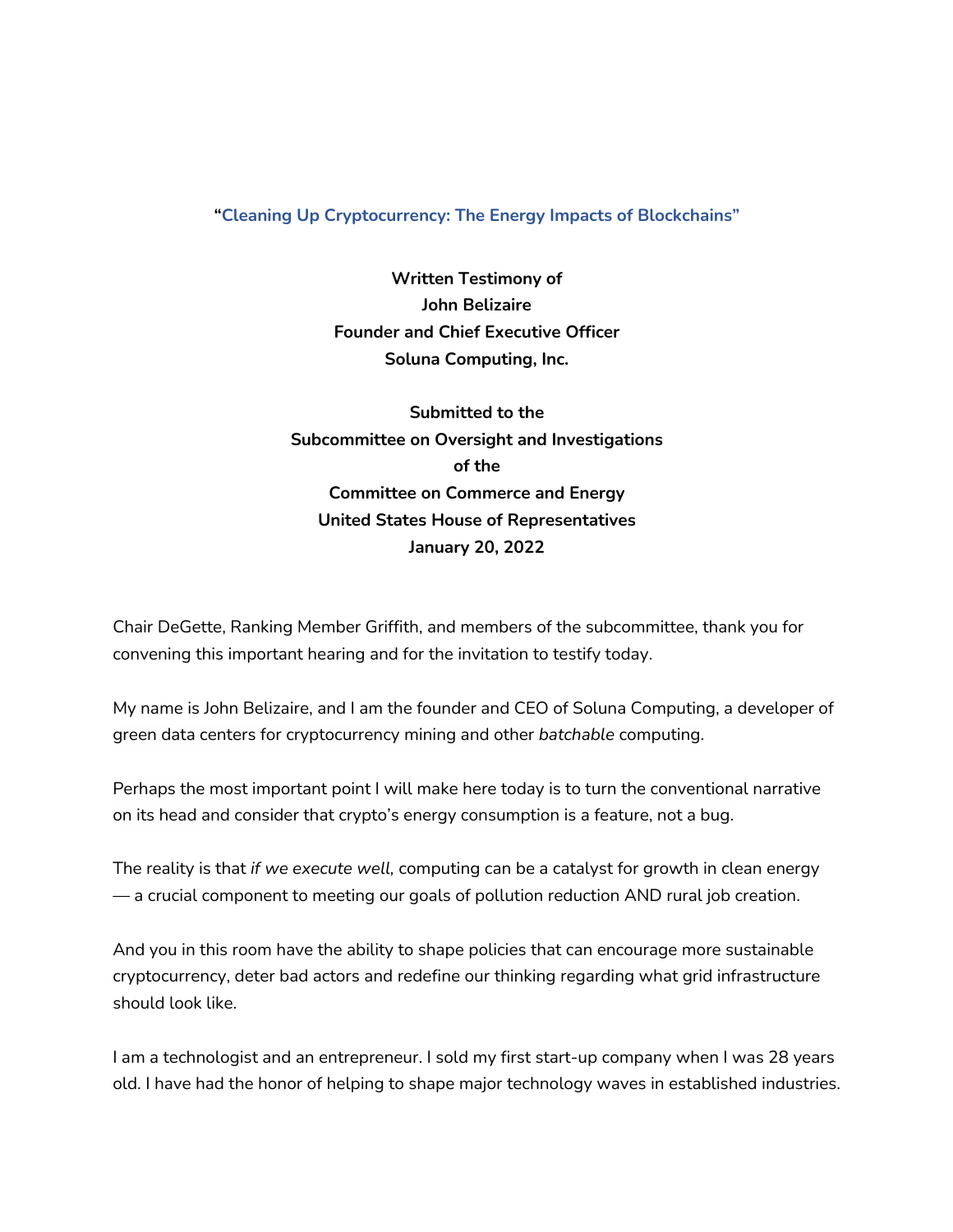Today, I am the CEO of Soluna Computing, which builds modular data centers on-site at clean power plants to repurpose energy that would otherwise go to waste. We buy this "curtailed energy," as it's called, from renewable power plants and convert it into clean, low-cost global computing. Our data centers process jobs that can help discover new drugs, provide security to new digital assets, or enable your home assistant to play your favorite song  $-$  all batchable and compute intensive.

The journey that led me here started in Morocco, where my colleagues and I were developing a project to harvest one of the best wind resources in the world. We were having difficulty developing the project because the grid wasn't ready to accept the magnitude of power that our wind farm would produce. In our research to find a solution for this problem, it occurred to us that computing and the blockchain is the perfect, immediately deployable solution to absorb this excess clean energy.

Once we identified this solution, we realized it was unlikely we were the only people to have this challenge. *Curtailed* energy, it turns out, is a nearly universal problem in clean energy development. Up to 30% of clean power generated on solar and wind farms can be curtailed or wasted - which decreases the profitability of these power plants. Curtailed energy is a problem in the United States because our grid is inflexible. It is based on a legacy architecture of equalizing supply and demand, and it's not designed to handle the volume of clean energy that is in the pipeline.

When I think about where the world is headed with regard to energy, it's pretty clear we're all in the equivalent of a fast-moving Tesla at this point. *Nobody's likely driving the car, by the way.* We're all chatting, going at high speeds into the future of clean, renewable energy. In my view, we've been headed in this direction since the beginning of the pandemic in 2020.

The question is: Will we limit ourselves to just batteries and transmission as the only solutions to enable us to make this transition? They're both important, and storage technologies are being developed and scaled at a rapid pace. But transmission is a long-distance goal that will be met over long-term execution. We need more immediately available solutions. And that is where cryptocurrency mining and batchable computing comes in.

Today the Bitcoin protocol serves as a crucible for the wealth and financial freedom of hundreds of millions of people. At the heart of this protocol is the process for protecting this new digital asset, known as proof-of-work. While the cryptocurrency mining process can be compared to a lottery, it is not. The mining process is central to the security system for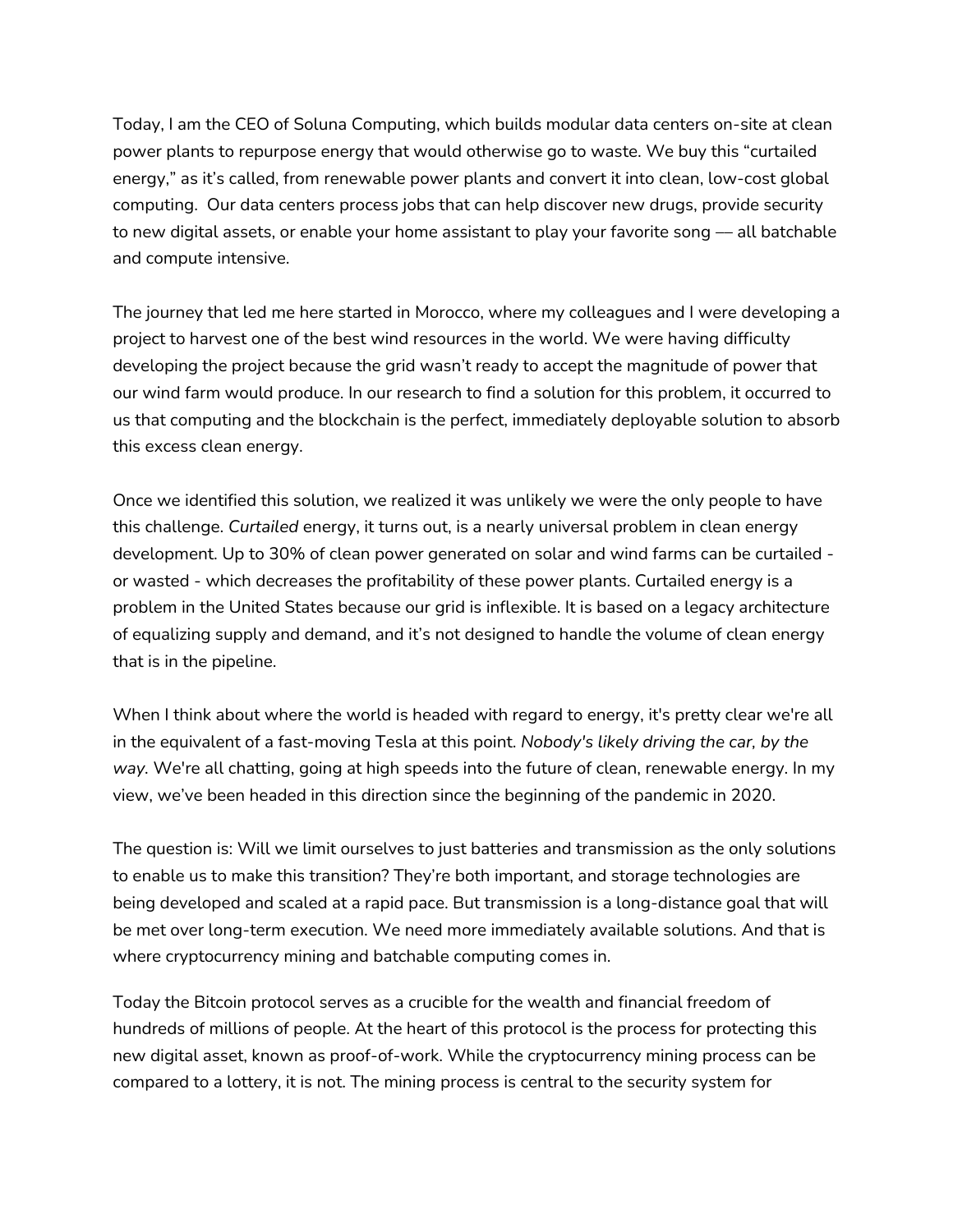Bitcoin's blockchain ledger and other cryptocurrencies. The miners are searching for a special combination of characters that encodes the new block in a permanent way. So it would take an *infinite* amount of computing and *energy* for a bad actor to change the blockchain in their favor.

This computing-intensive process **is not a waste**. The energy used to perform the computation provides irrefutable proof that a participant earned the right to validate a new block, add it to the chain, and earn a reward. The entire system is designed to encourage participants to protect the network rather than attack it.

Another important feature about cryptocurrency mining is the fact that you can hit the "pause button" on the computing. There is a misconception that all the machines in these data centers must run 24/7, adding permanent load to a grid system and stealing energy from other consumers. While I will admit that does happen, it is not required. In fact, after the devastating storms in Kentucky last year, we at Soluna joined other industrial energy users in volunteering to shut down our systems to reduce load on the damaged grid.

The ability to start and stop, or pause computing processes, allows us to introduce a new type of load to the grid — *flexible* load. This flexible load can help increase grid resilience by absorbing excess energy from renewable resources that provide more power than the grid can handle.

We see crypto and computing as part of the solution to one of the biggest problems in the renewable energy industry. At Soluna, we have three data centers built near grids with heavy hydro power. Right now we are mining bitcoin, and we are expanding our capabilities to include other applications, like processing data for research scientists, running code for AI, or crunching the numbers that are generated by your Peloton. I like to tell my friends, our data centers may not be streaming your Netflix, but they can help determine which show gets suggested as the next one you might want to watch.

Every week, I talk to developers of clean power projects: Independent Power Producers looking to build wind farms and solar farms. Here's what they tell me, and what their views say about the marketplace. First, they are all worried about revenue. The grid is so congested that their investment returns are uncertain because of high levels of curtailment. Second, I'm not the first bitcoin miner they've spoken to, which tells me that clean power developers are beginning to view data centers like ours as a path to *additionality*. In other words, our data centers are the catalyst for building a clean power plant that wouldn't otherwise get built.